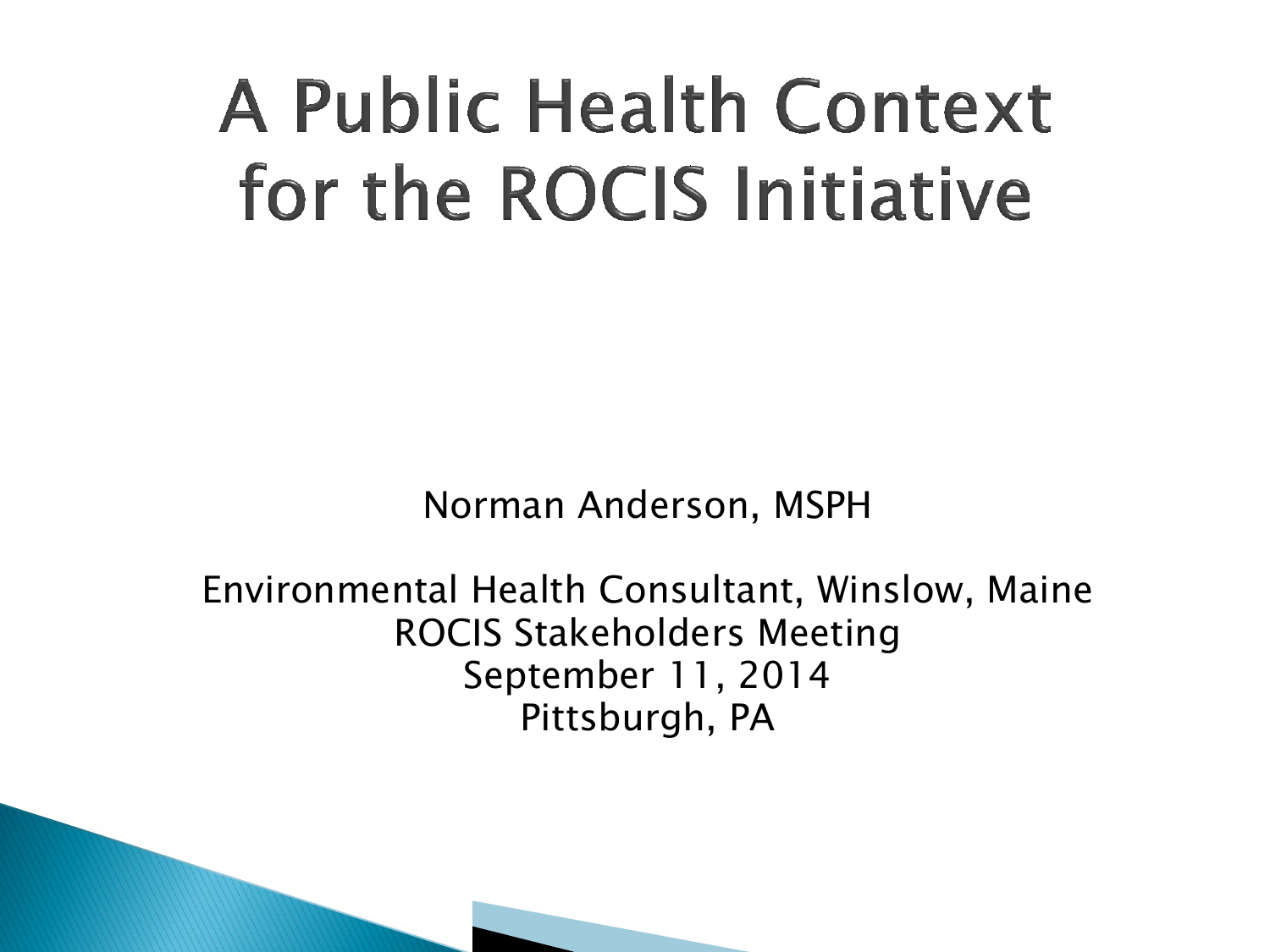#### **Ten Essential Public Health Services**

ASSESSMENT Monitor Evaluate Health **Assure** STORY Manage Competent Diagnose ASSURANCE, Workforce & Investigate **Resourch** Link taform, I.Nawagner ... ... 200 to / Provide Educate, Care Mobilize **Enforce** Community Laws Partnerships Develop **Policies**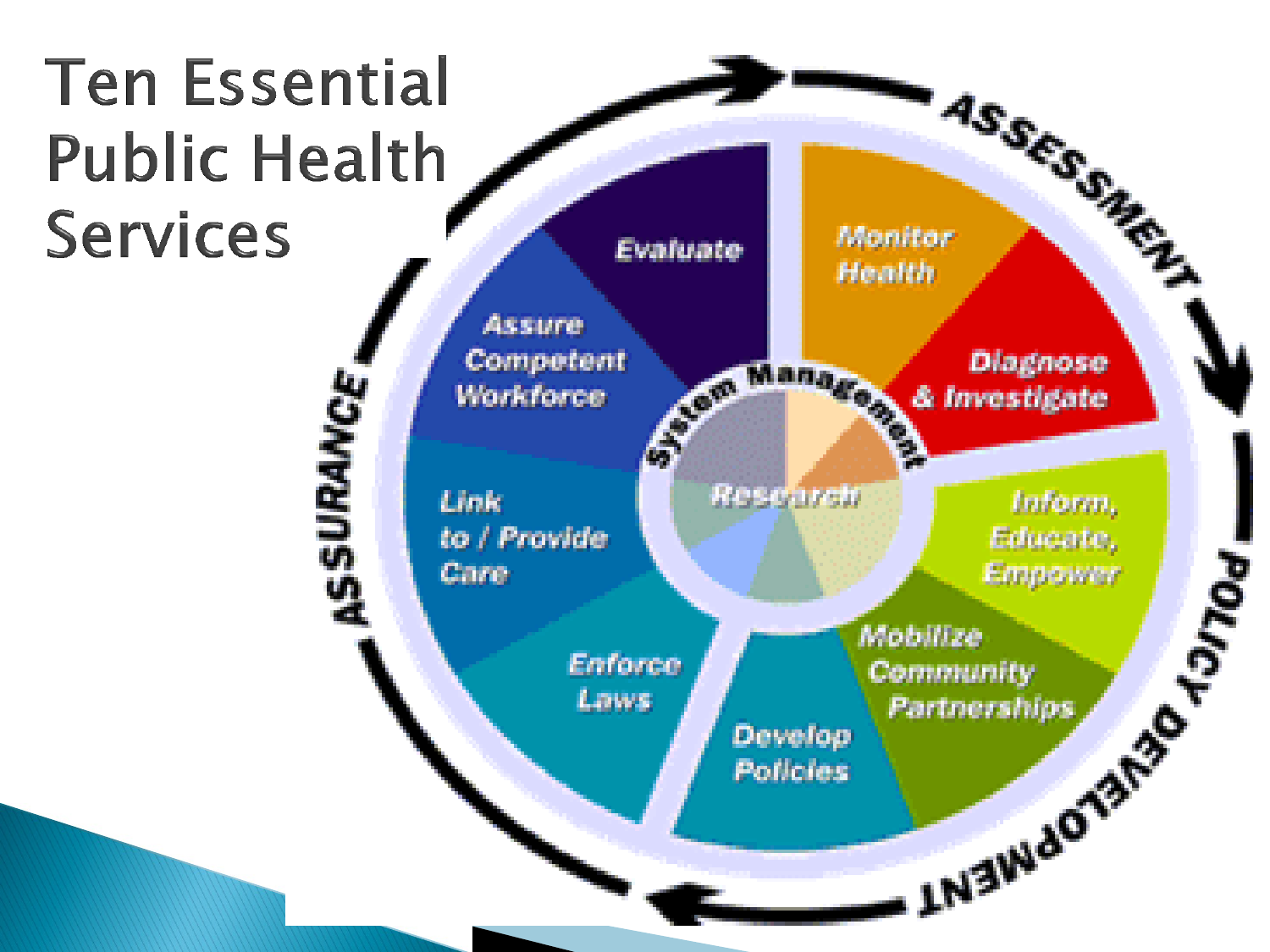**America's Environmental Health Gap:** Why the Country Needs a Nationwide **Health Tracking Network** 

We have as a nation invested heavily in identifying and tracking pollutants in the environment, particularly for regulatory and ecological purposes, but only minimally in tracking exposures and the distribution of disease and its relationship to the environment. As a result of decades of neglect, we have a public health system that is working without even the most basic information about chronic disease and potential environmental factors.

Pew Health Commission Report 2000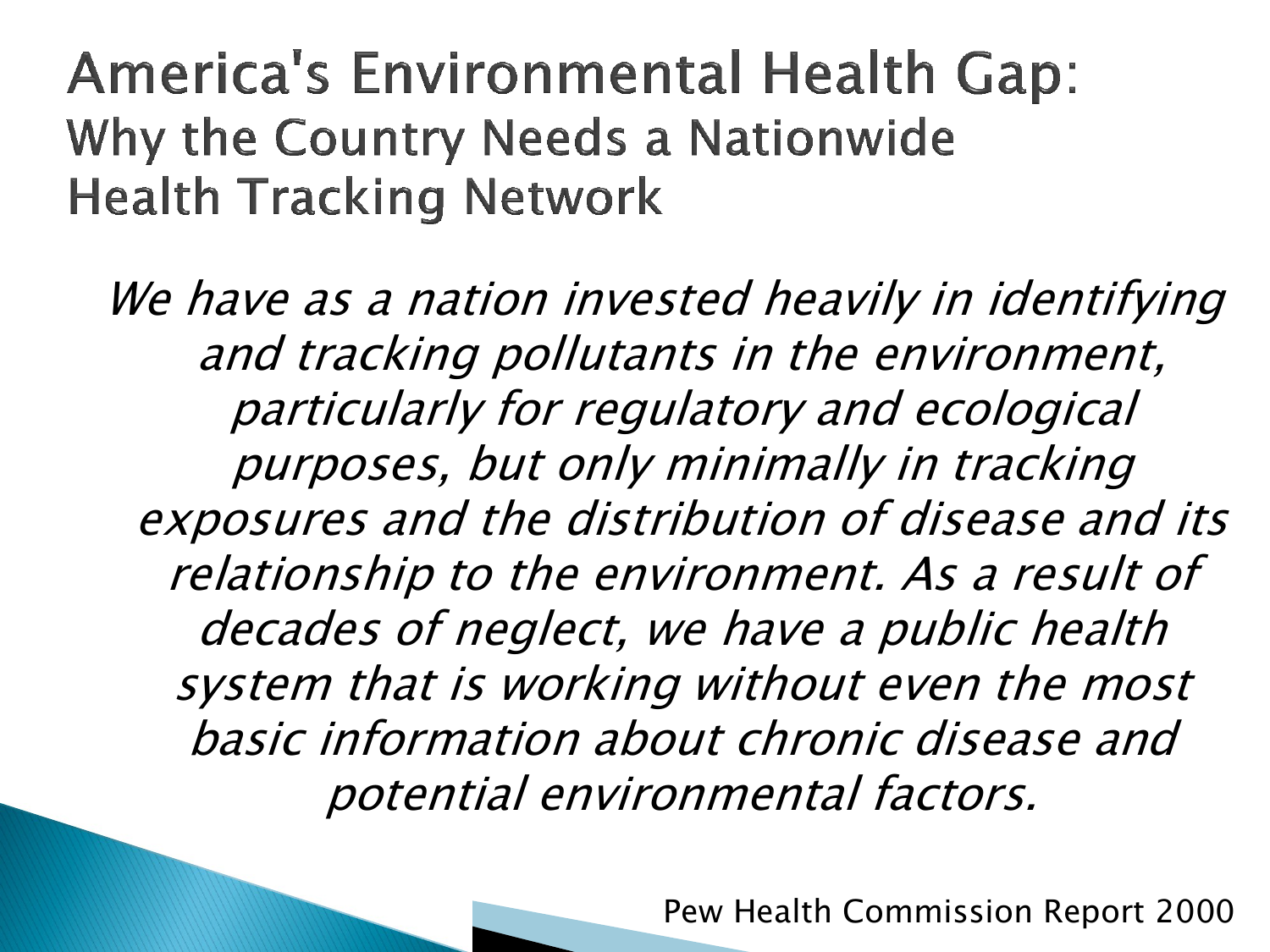# **Effects of Concern**

- Acute (asthma exacerbations, heart attacks, neurological effects)
- Subacute/Subchronic (developmental effects, birth defects)
- Chronic (cancer, development of chronic diseases – cardiovascular, neurodegenerative)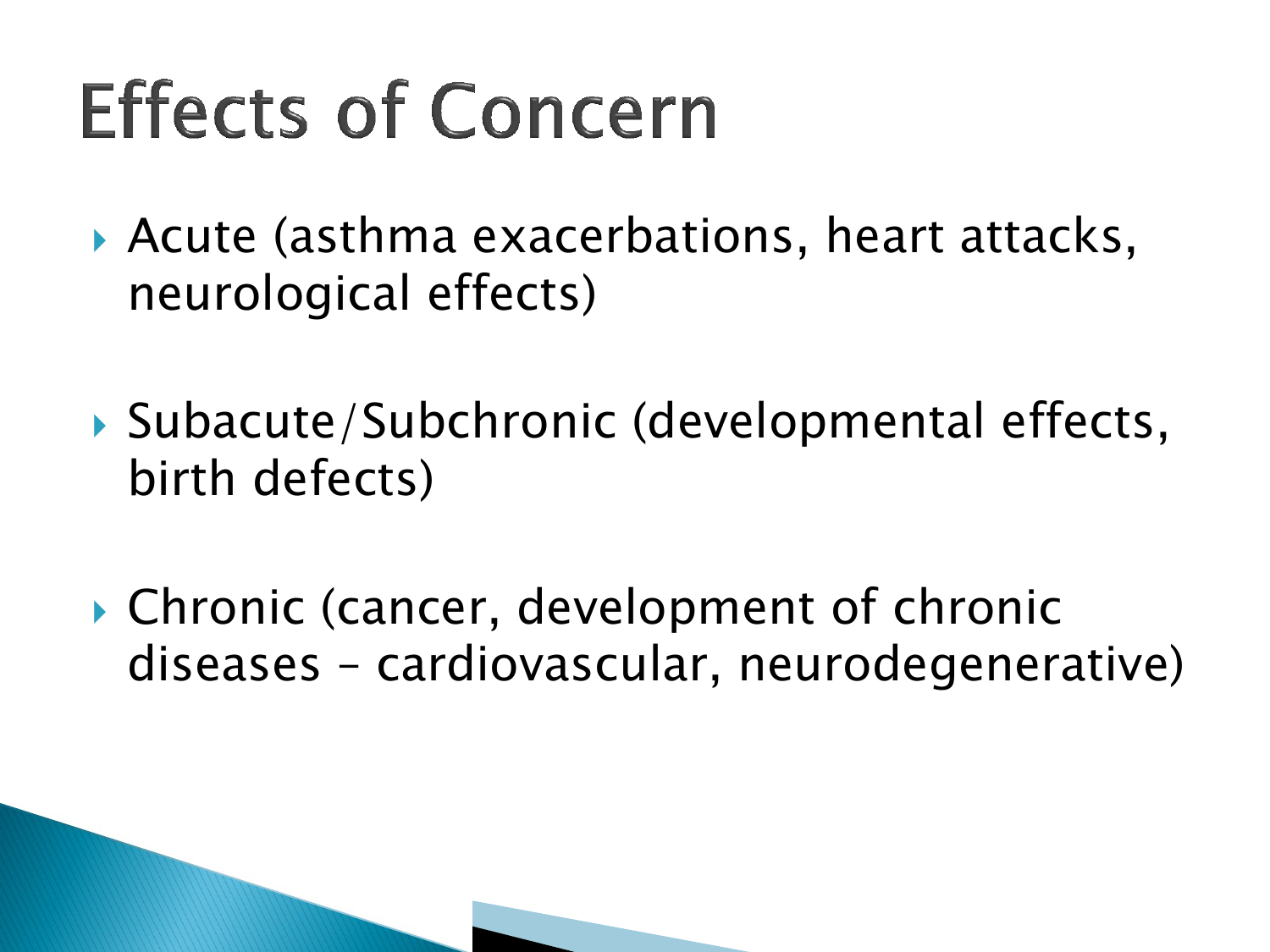#### **Dose-response Curves**

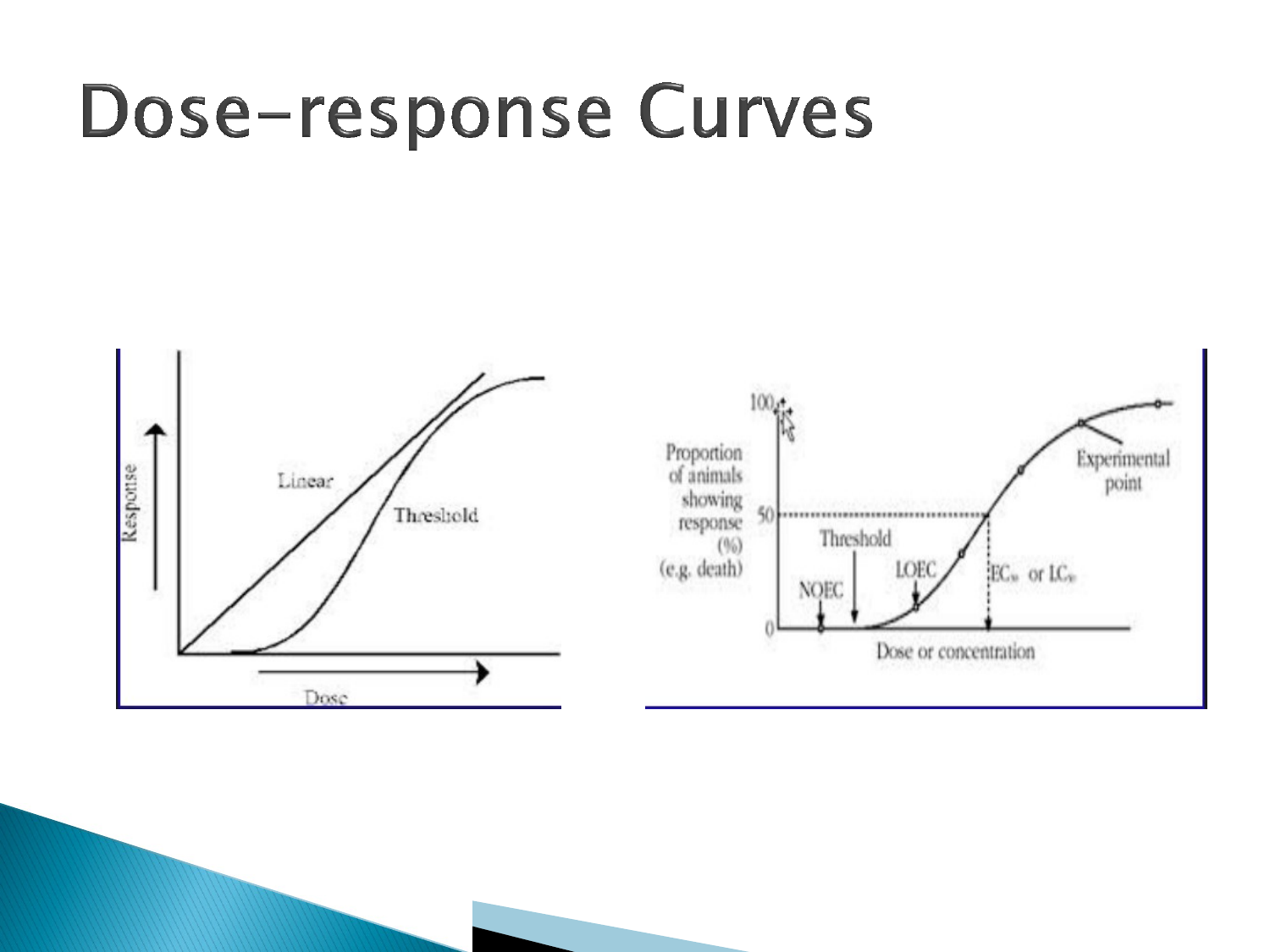#### **The Chemical Environment**

- $\cdot$  >82,000 synthetic chemicals on EPA inventory of chemicals manufactured in U.S. today
- Most first synthesized in the past 50  $\bullet$ years
- 700+ new chemicals introduced each year
- ~3,000 chemicals are produced in quantities of over 1 million lbs/year
- 6.5 billion lbs dumped into atmosphere each year
- Few chemicals tested for basic toxicity





GAO-05-458, 2005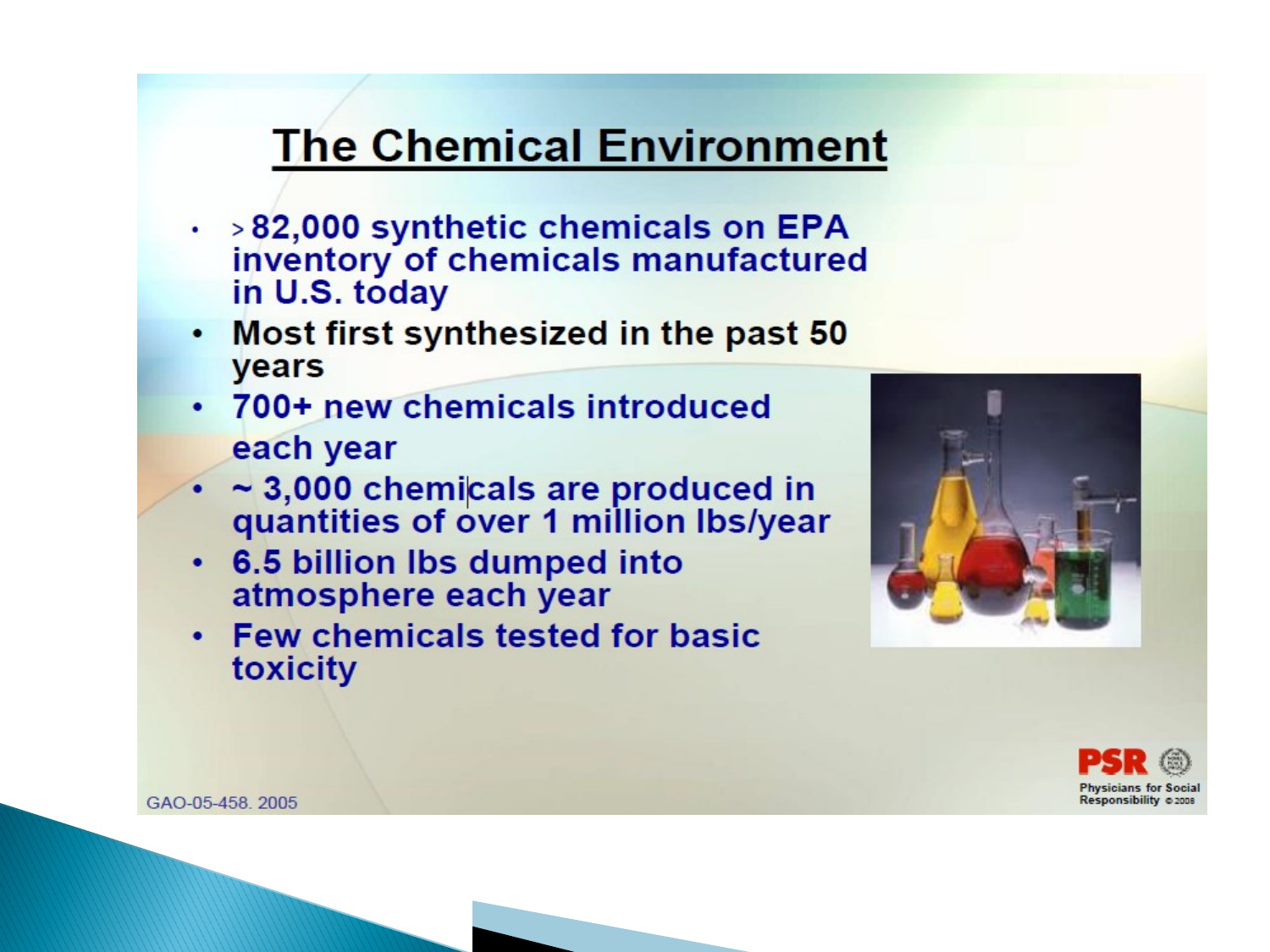**Health Based Air Quality Standards Been Steadily Tightened and Refined over the Past Several Decades** 

- Lead
- ▶ Particulate Matter
- Ozone
- Sulfur dioxide
- Nitrogen dioxide
- ▶ Ozone and PM are likely to be tightened more in future standard revisions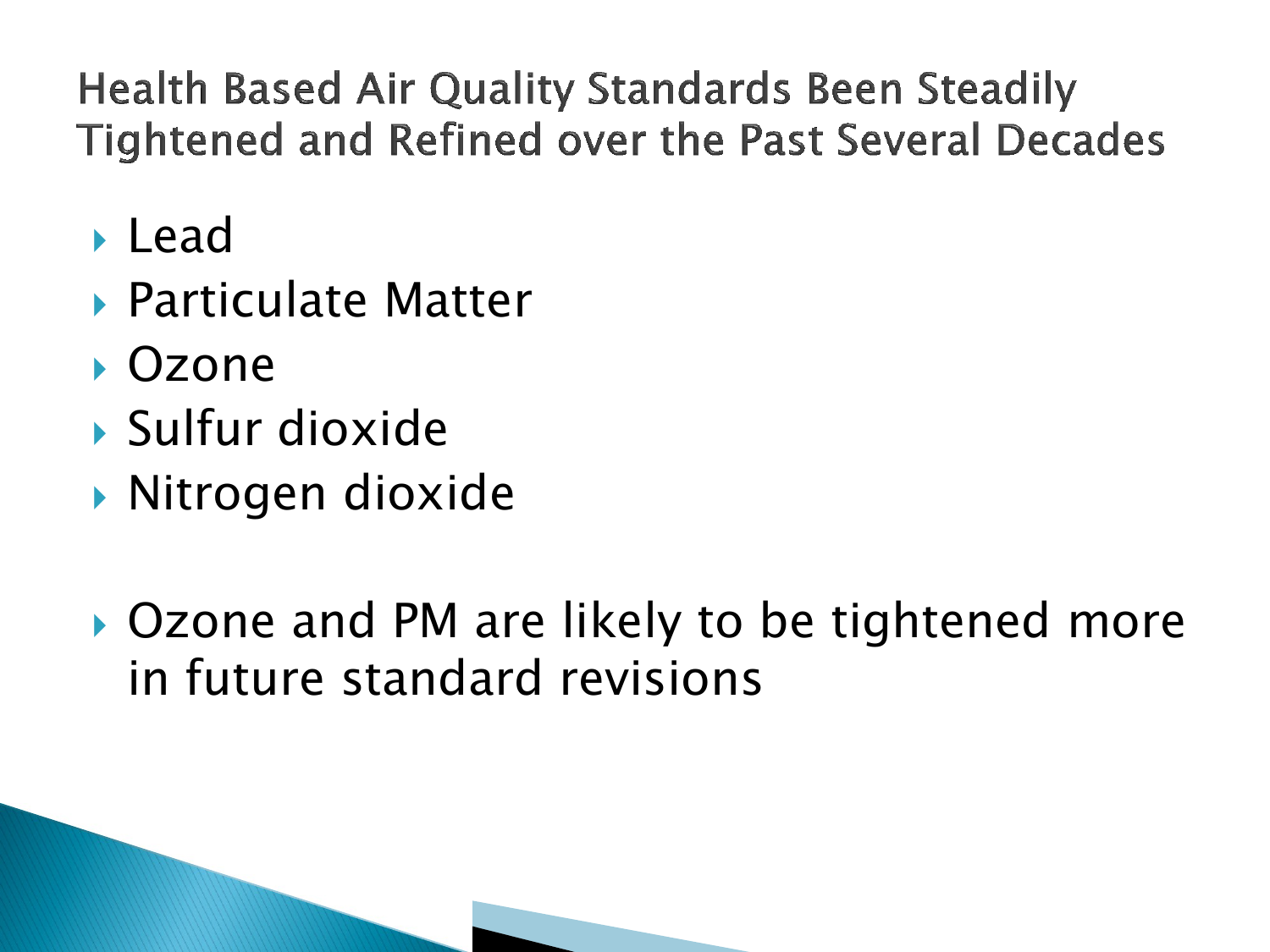# **Technology-Based Standards**

- ▶ New Source Performance Standards (NSPS)
- ▶ Best Available Control Technology (BACT)
- Maximum Achievable Control Technology (MACT)
- ▶ Point Sources
- Area Sources
- Mobile Sources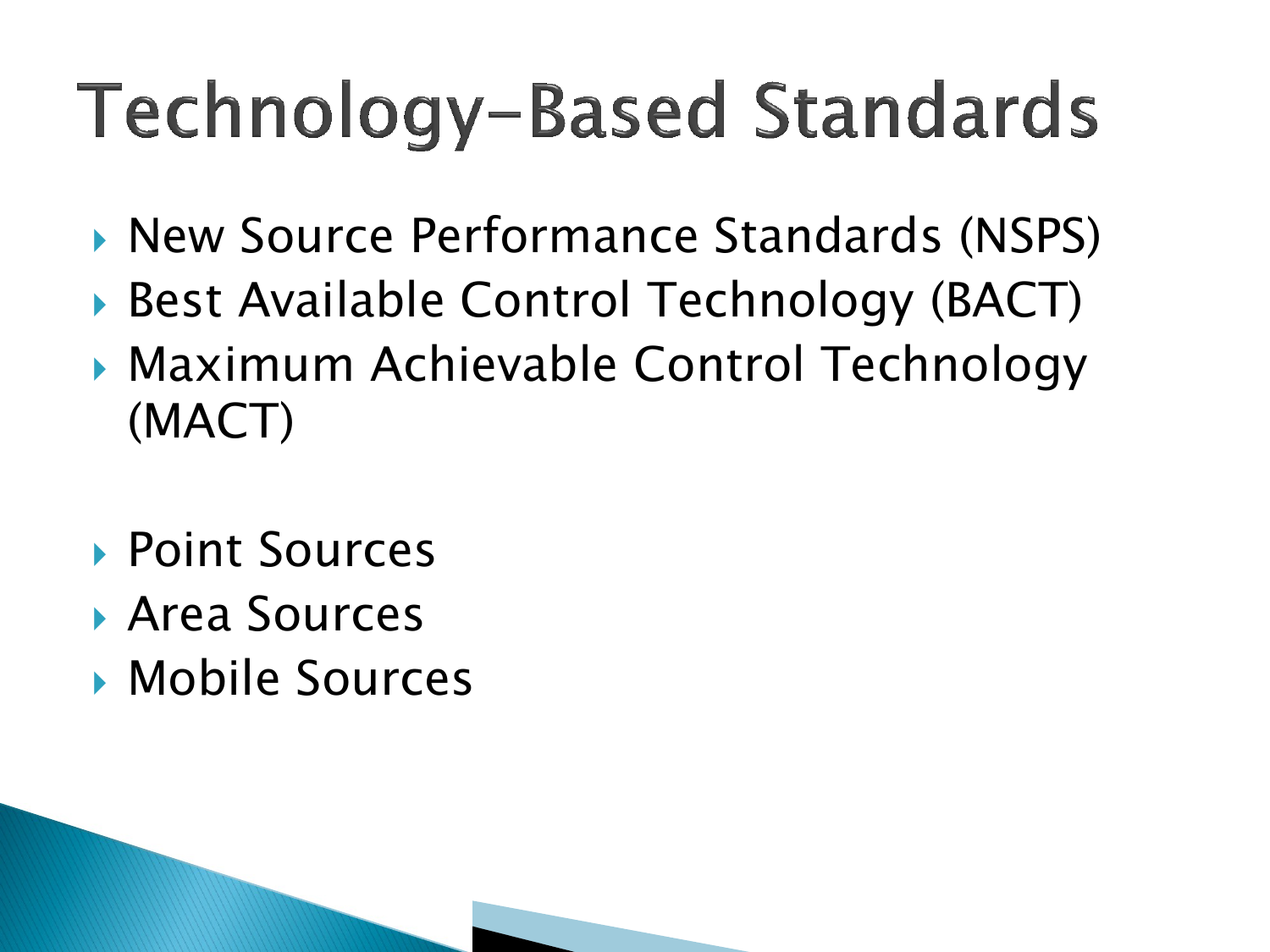# **Critical Gaps**

- A mass based metric may not be the most relevant for PM health effects
	- $\triangleright$  Surface area/particle counts more toxicologically relevant
	- ▶ PM is classified as a human carcinogen
	- Further categorization of sizes (e.g., 1.0, 0.1 microns)
- For acute health impacts, critical to consider sub-daily exposure peaks, and peaks influence indoor exposures
- **Monitoring networks wrt the national air quality standards are** largely inadequate for local impacts
- ▶ Pollutant mixtures apart from combustion mixtures still not adequately characterized
- **Multiple individual and community health endpoints either** impact of single source or constellation of sources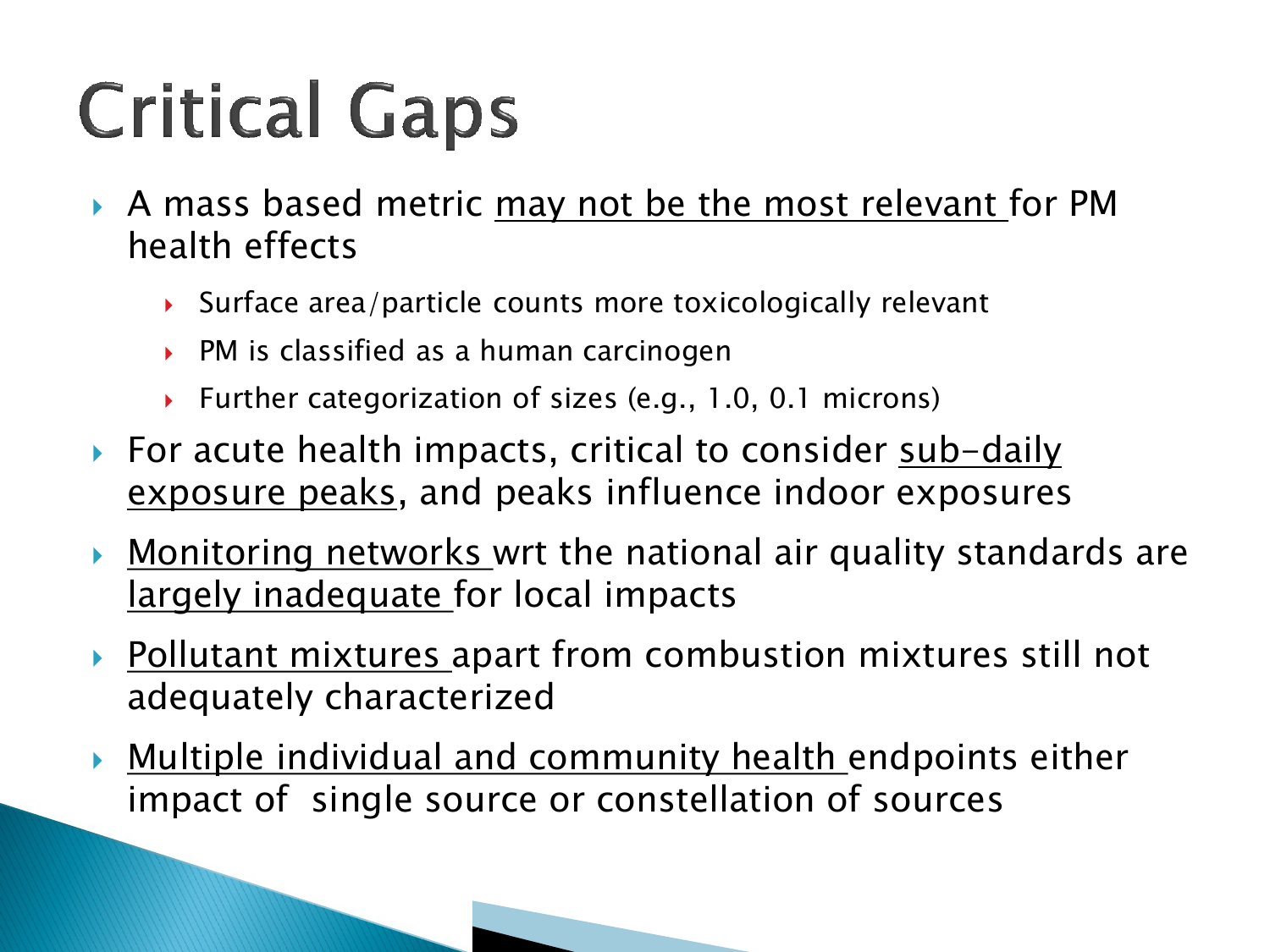#### **Increasing Threats: Climate change**





Figure 9.2. Ragweed pollen season length has increased in central North America between 1995 and 2011 by as much as 11 to 27 days in parts of the U.S. and Canada in response to rising temperatures. Increases in the length of this allergenic pollen season are correlated with increases in the number of days before the first frost. As shown in the figure, the largest increases have been observed in northern cities. (Data updated from Ziska et al. 2011<sup>19</sup>; Photo credit: Lewis Ziska, USDA).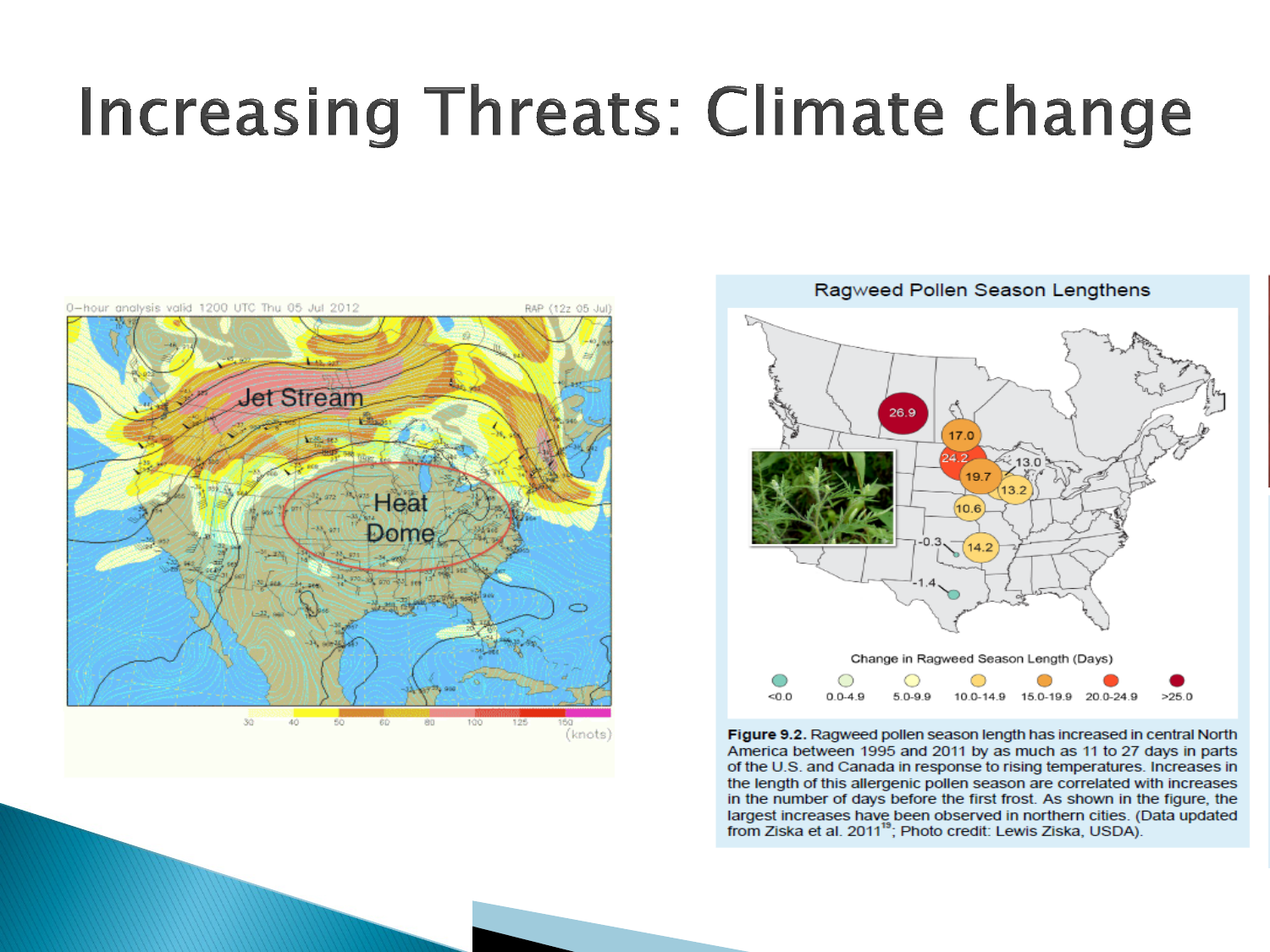### **Precautionary Principle**

"When an activity raises threats of harm to human health or the environment, precautionary measures should be taken even if some cause and effect relationships are not fully established scientifically. In this context the proponent of an activity, rather than the public, should bear the burden of proof. The process of applying the precautionary principle must be open, informed and democratic and must include potentially affected parties. It must also involve an examination of the full range of alternatives, including no action."

> [Wingspread Statement](http://www.sehn.org/wing.html) on the Precautionary Principle, Jan. 1998